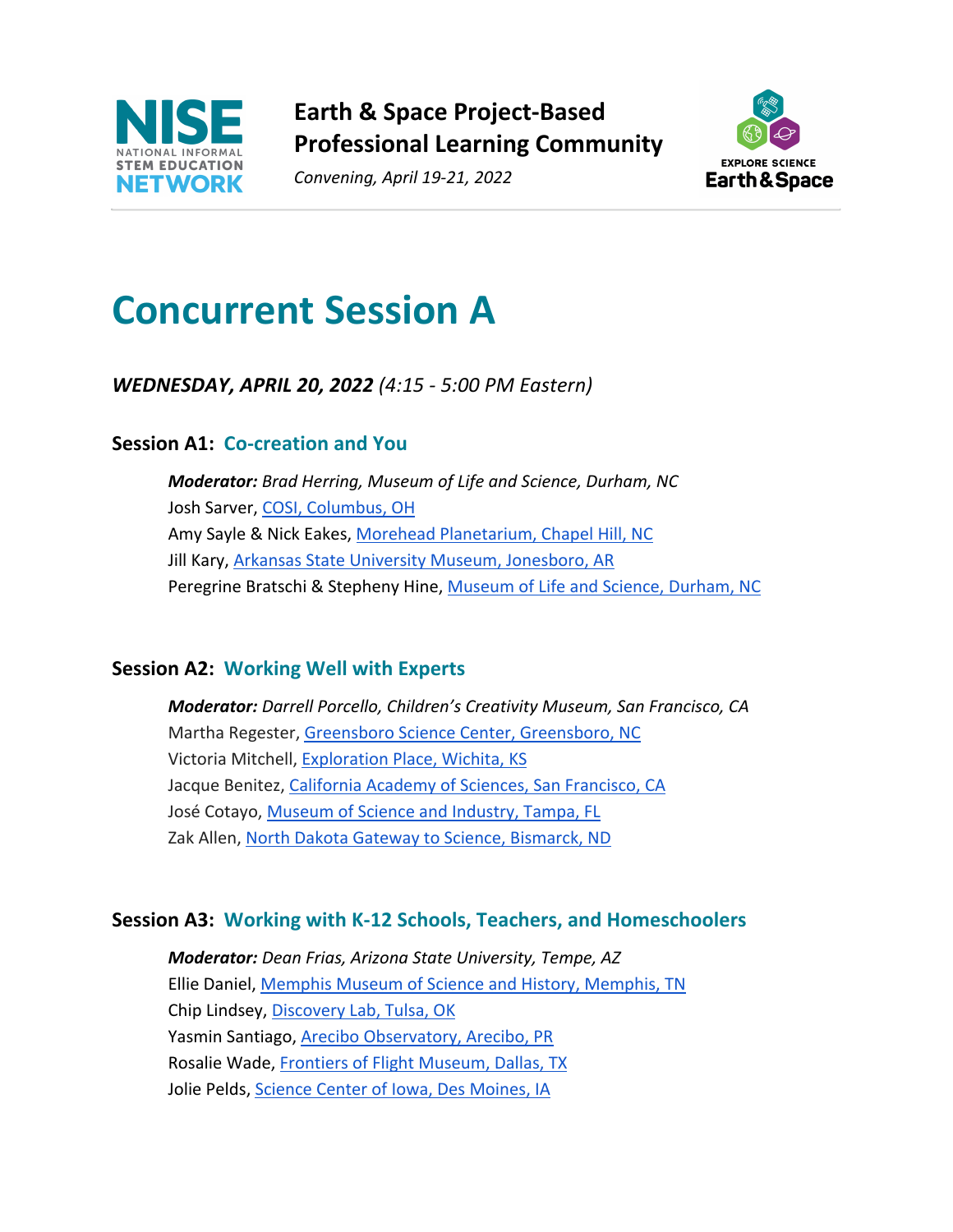### **Concurrent Session B**

*THURSDAY, APRIL 21, 2022 (2:45 - 3:30 PM Eastern)*

#### **Session B1: Connecting Meaningfully with Specific Communities**

*Moderator: Christina Leavell, Science Museum of Minnesota, Saint Paul, MN* Chase Fischer, Discovery Center Museum, Rockford, IL Liz Leahey, Discovery Museums, Acton, MA Ben LaPoint, The Children's Museum at Saratoga, Saratoga Springs, NY Annie Gordon, Sciencenter, Ithaca, NY Caitlin Luttjohann, Kansas Children's Discovery Center, Topeka, KS

#### **Session B2: Collaborating with Indigenous Communities**

*Moderator: Cecilia Nguyen, Oregon Museum of Science and Industry, Portland, OR* Lauren Butcher, Explora Science Center and Children's Museum, Albuquerque, NM Kristine Heinen, South Dakota Discovery Center, Pierre, SD Suzanne Phillips, Challenger Learning Center of Alaska, Kenai, AK Ben Muhlestein, Canyon Country Discovery Center, Monticello, UT

#### **Session B3: Collaborating with Libraries**

*Moderator: Catherine McCarthy, Arizona State University, Tempe, AZ* Natalia Tooley, Cincinnati Observatory, Cincinnati, OH Megan Pratt, Pensacola MESS Hall, Pensacola, FL Ime Edokpayi, The Lawrence Hall of Science, Berkeley, CA Jake Murphy, Long Island Explorium, Port Jefferson, NY